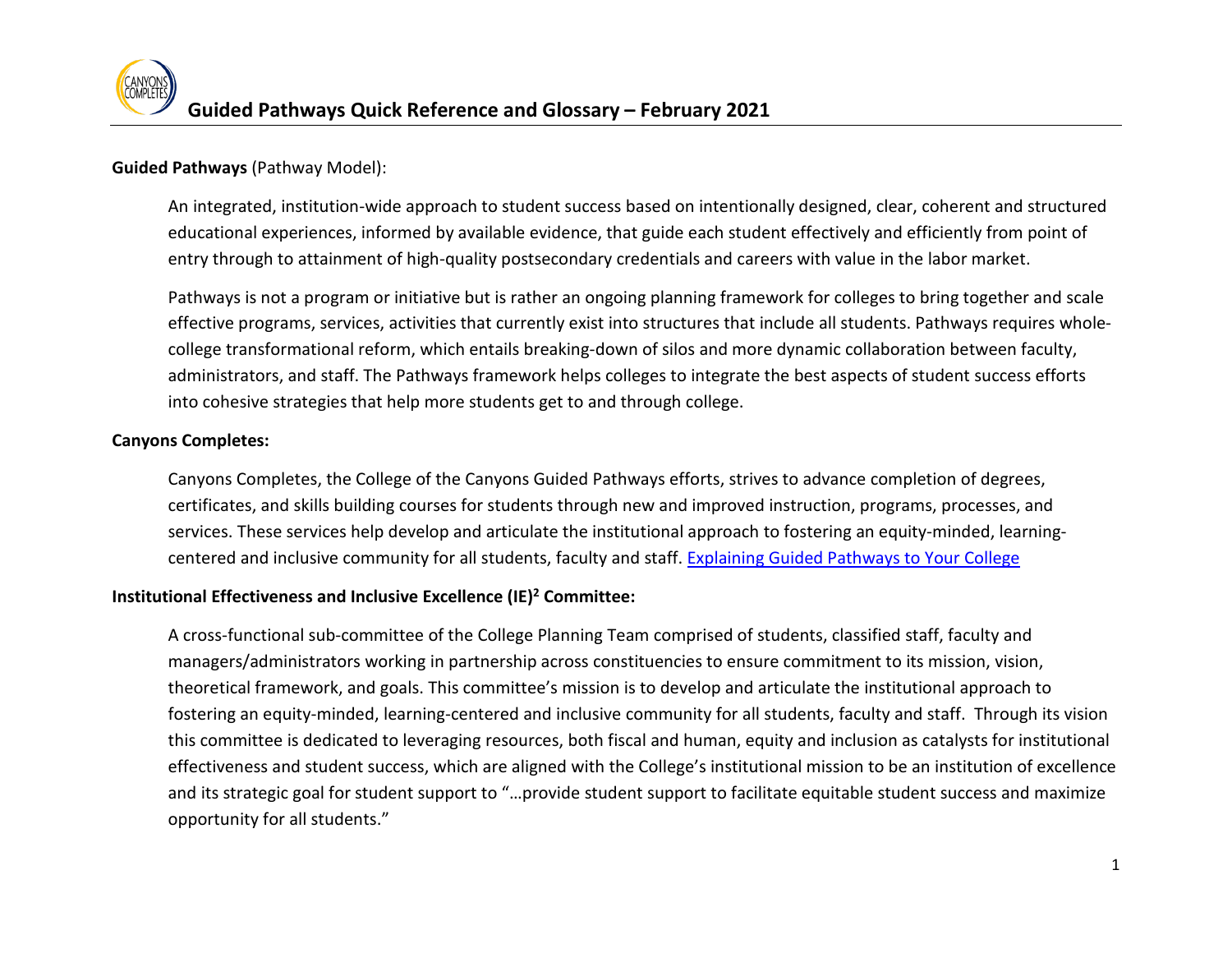# **Pathways "Placemat":**

A graphical, 11x17 summary document noting integration of Canyons Completes guided pathways efforts with the four pathways pillars, COC's Strategic Plan goals, and SEA/LGS goals. This document was developed to serve as a communications tool to highlight major efforts of GP/Canyons Completes at-a-quick-glance. One side includes an overview of the Strategic Goals and the Vision and Guiding Principles of efforts to Redesign the Student Experience. Another side shows collective efforts aligned with the Pillars – Clarify, Enter, Stay-Support, Ensure Learning as well as a notation tagging connections to the goals of Access, Engagement, and Success. Data "bright spots" also note impacts of GP implementation efforts. Pathways [Placemat](https://www.canyons.edu/_resources/documents/studentservices/canyonscompletes/PathwaysPlacemat5final.pdf) 

# **Pathway/Program Map/Road Map**:

A pathway (also referred to as a program map or road map) is a descriptive and easy-to-use plan detailing the route a student takes to connect with, enter, progress through, and complete a program of study as well as the skills needed to enter the labor market or transition to a baccalaureate program. Pathways include a semester-to-semester sequence of courses required to complete a credential efficiently. Pathways may include specific milestones for licensure or stackable credentials and general education recommendations. Across the state, colleges are taking differing approaches for the inclusion of GE courses in the program maps, ranging from specifically identifying each GE course to allowing "Any course in Area X."

#### **Program Pathways Mapper**:

The Program Pathways Mapper is a customized visual representation of the Academic Programs in the College of the Canyons catalog. Students (and future students) will find it organized by college Schools -- groups of similar programs that are designed to help students select a program of study and speed progress towards completion. Student will find information on occupations and careers commonly associated with each program, including typical wages and the labor market demand for California. Each path allows students to explore a set of program maps that show a semester-bysemester path from program entry to completion. Students will also find videos and program student learning outcomes that will deepen their understanding of each program and pathway, helping to build confidence in program choices.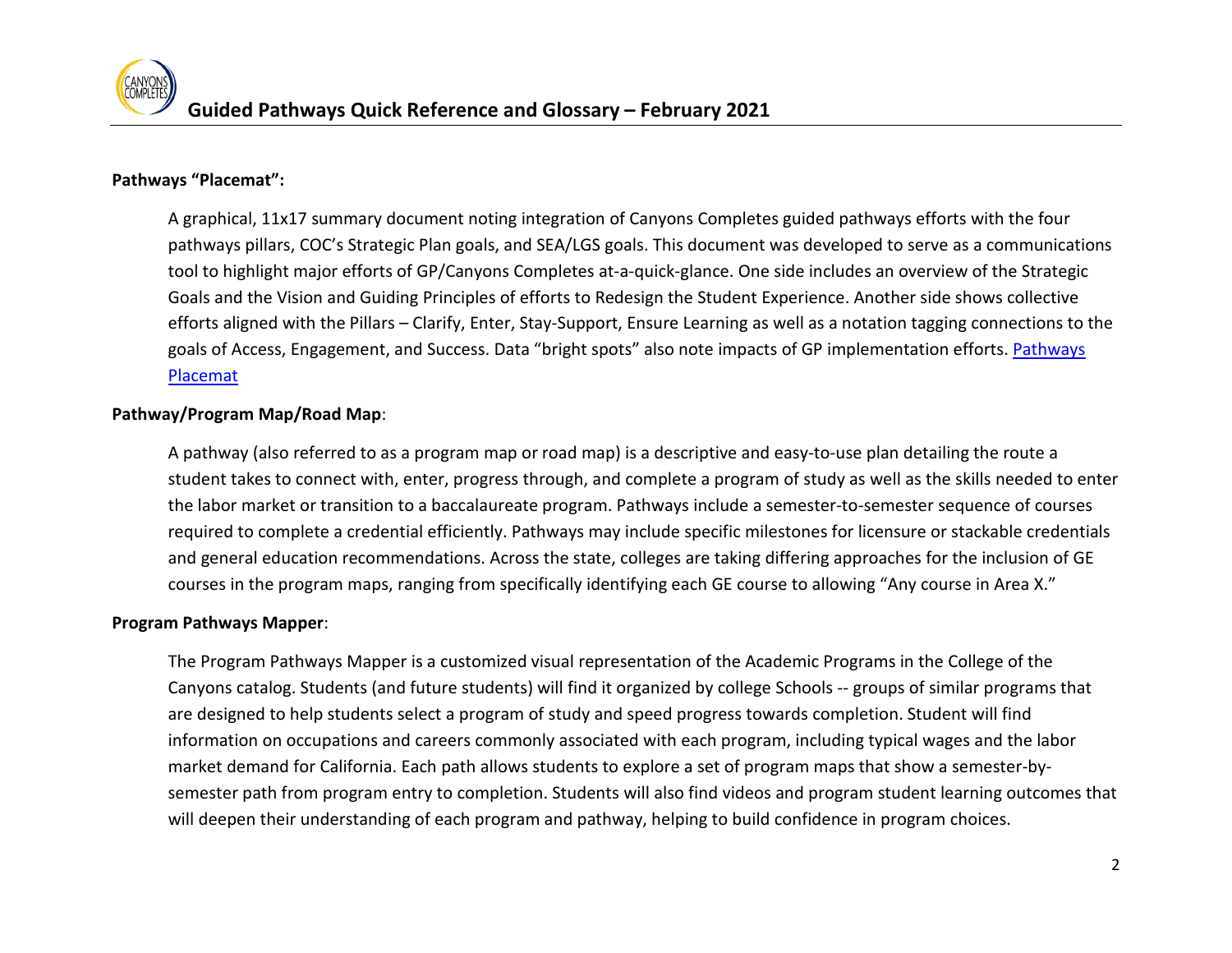## **Meta-Major**:

A meta-major is a collection of academic programs that lead to related occupations or have similar learning objectives, outcomes, content and/or resources. Programs within a meta-major will share some requirements which allows for early exploration as students may enroll in this broad field of interest without collecting excess units. Many colleges have chosen to use local terms instead of meta-majors, such as Areas of Interest, Focus Areas, Career and Learning Pathways. We chose to use Schools. A meta-major is not a major: It is simply an organizing tool. Students will still need to declare a specific major to qualify for financial aid.

### **Canyons Connects Program**

(Early Alert and Intervention & Retention): Early alert and Intervention is a strategy for communicating with students when barriers or success issues become apparent. At COC, early alerts involve the use of technology so that instructors, counselors, and staff can tailor an alert (communication) or customized message regarding the needs and resources available.

#### **Vision for Student Success CCCCO:**

The California Community Colleges Vision for Success is a document developed in 2017 by California Community Colleges Chancellor's Office and approved by the Board of Governors. This document lays out several goals for the system for the next decade. A summary of the goals of the Vision is included below. By 2022, the CCC system will:

# **CCCCO Vision 2022**

- certificates, or specific skill sets that prepare them for an in-demand job. • Increase by at least 20 percent the number of CCC students annually who acquire associates degrees, credentials,
- Increase by 35 percent the number of CCC students transferring annually to a UC or CSU.
- approximately 87 total units (the most recent system-wide average) to 79 total units—the average among the • Decrease the average number of units accumulated by CCC students earning associate's degrees, from quintile of colleges showing the strongest performance on this measure.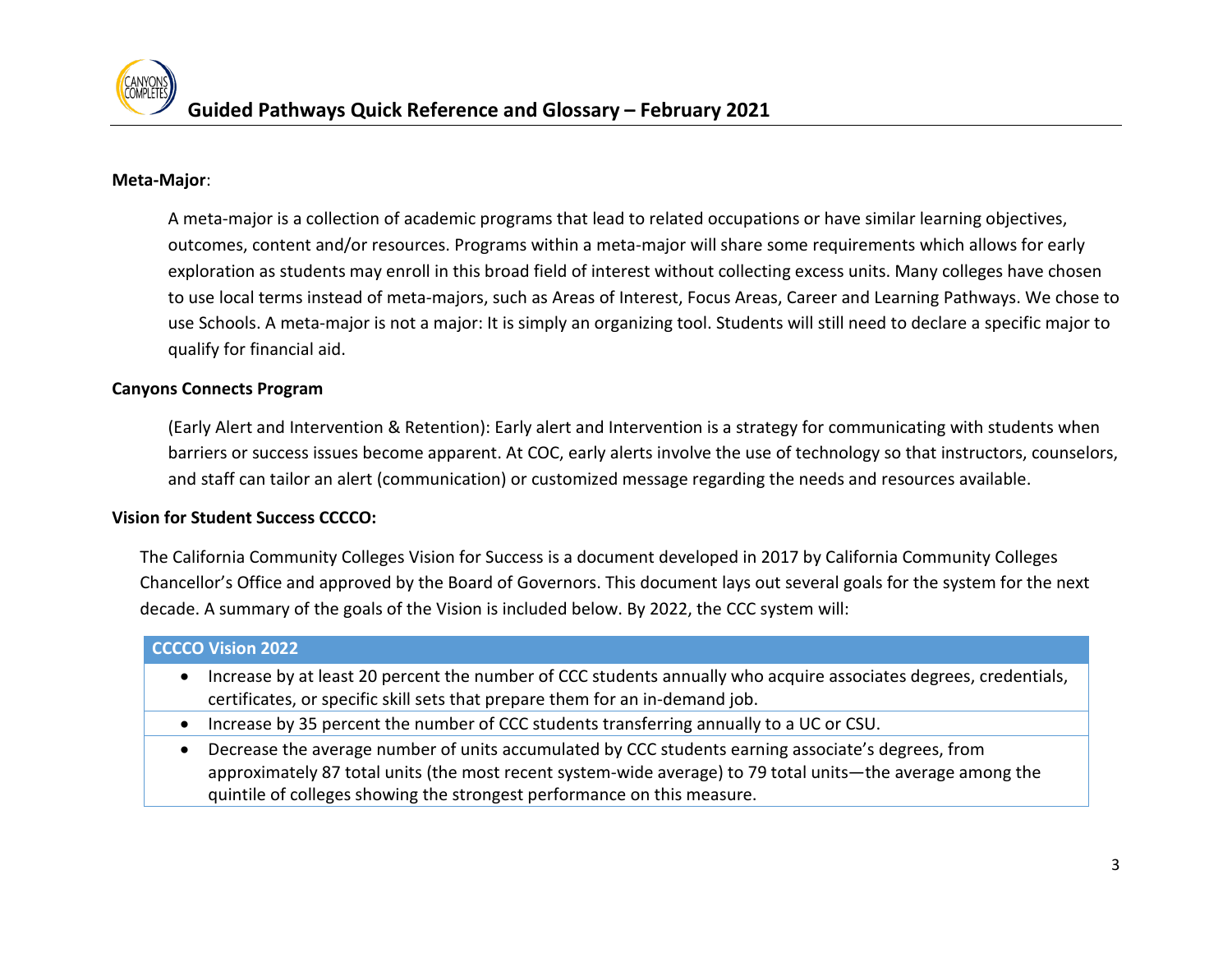

# **Guided Pathways Quick Reference and Glossary – February 2021**

- recent statewide average of 60 percent to an improved rate of 69 percent—the average among the quintile of • Increase the percent of existing CTE students who report being employed in their field of study, from the most colleges showing the strongest performance on this measure.
- underrepresented student groups, with the goal of cutting achievement gaps by 40 percent within 5 years and • Reduce equity gaps across all of the above measures through faster improvements among traditionally fully closing those achievement gaps within 10 years.
- Reduce regional achievement gaps across all of the above measures through faster improvements among colleges located in regions with the lowest educational attainment of adults, with the ultimate goal of fully closing regional achievement gaps within 10 years.
- See https://www.cccco.edu/About-Us/Vision-for-Success

# **Calls to Action (CCCCO & COC):**

 six specific call to action items for the system to mobilize around. COC concurrently distributed a college-specific call to In June 2020, the California Community College Chancellor's Office issued a dear colleague letter to the field, which included action in June 2020 and has used an informal tracking document to note progress and plans on important anti-racism and student support efforts with many collaborations and dialogues underway this academic year.

# **CCCCO Call to Action:**

- A system wide review of law enforcement officers and first responder training and curriculum.
- Campus leaders must host open dialogue and address campus climate.
- Campuses must audit classroom climate and create an action plan to create inclusive classrooms and anti-racism curriculum.
- District Boards review and update your Equity plans with urgency.
- Shorten the time frame for the full implementation of the Diversity, Equity and Inclusion Integration Plan.
- Join and engage in the Vision Resource Center "Community Colleges for Change."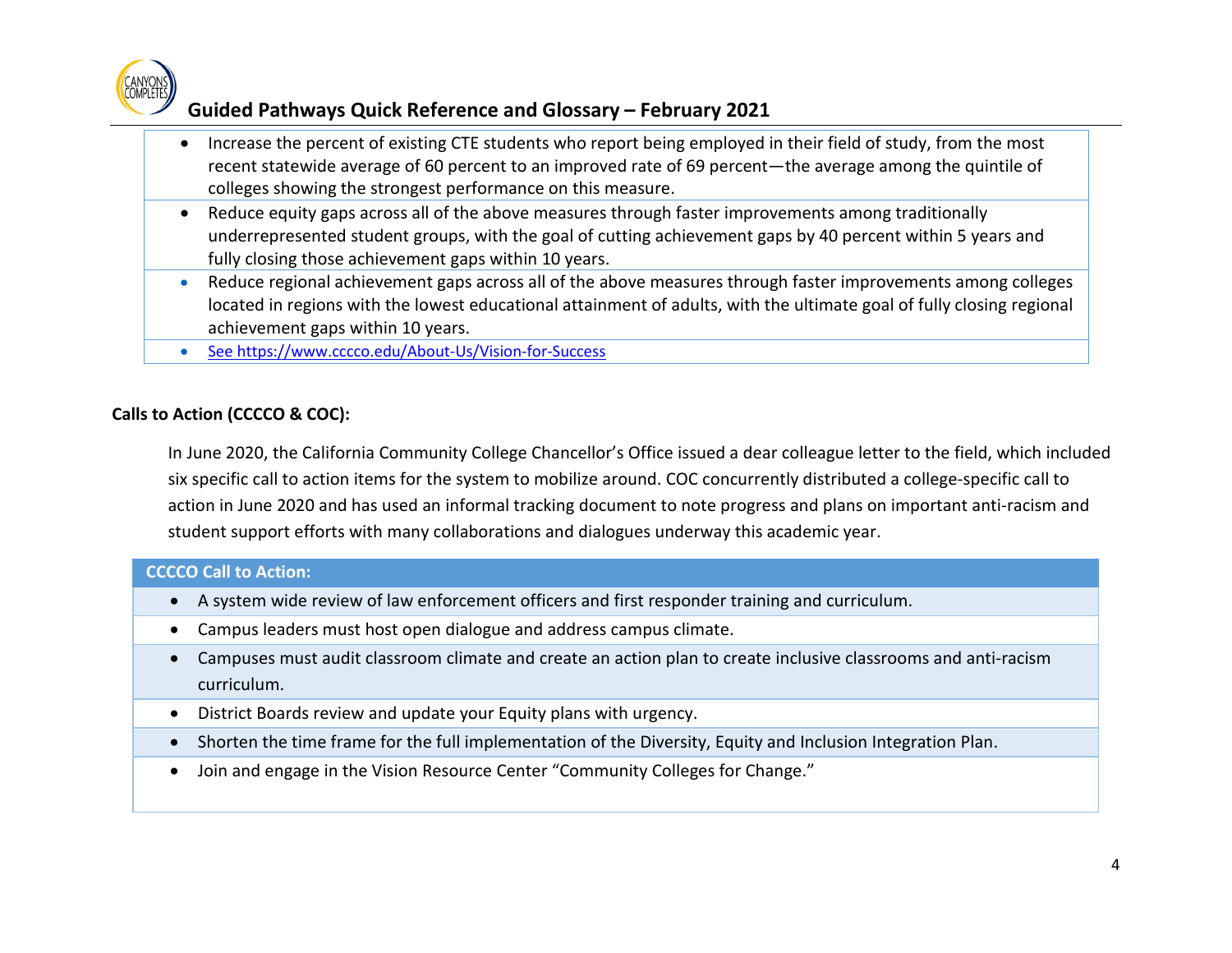

# **Guided Pathways Quick Reference and Glossary – February 2021**

## **COC Call to Action:**

- Engage student groups in online forums with college administrators, faculty, and staff so we can learn from them how the college can best support and provide a safe, inclusive and equitable experience.
- Immediately expand our equity and inclusion training opportunities to staff and faculty.
- Reevaluate our hiring practices and materials so that we are not arbitrarily and preferentially excluding people.
- Continue to support existing equity programs, and develop new resources, and services, even though we face budget challenges.
- Review our curriculum processes, delivery modes, and prerequisites to ensure they reflect the perspectives multiple races and cultures.
- As we continue to engage in dialogue, listen for understanding, and hear what is being said, we will generate new ideas and action steps for moving forward.

#### **Diversity, Equity, and Inclusion (DEI)**:

The Board of Governors mandated that the college system create a plan to address diversity, equity and inclusion in college workforce and learning environments. This work culminated in adoption of a systemwide statement for DEI. The DEI Implementation Workgroup will advance the implementation of the DEI Integration Plan as adopted by the Board. Specifically, the DEI Implementation Workgroup will maintain momentum and progress on Tier 1 recommendations, which are believed to be achievable within existing resources. The DEI Implementation Workgroup members will communicate, coordinate, and collaborate with statewide associations to advance the DEI Integration Plan. The DEI Implementation Workgroup will support the work of statewide associations in the implementation of the DEI Integration Plan by serving as the primary liaison responsible for reporting and tracking progress, providing assistance and identifying resources needed.

# **Equity vs Equality:**

Equality means treating every student or individual the same while equity means making sure every student or individual has the support they need to be successful.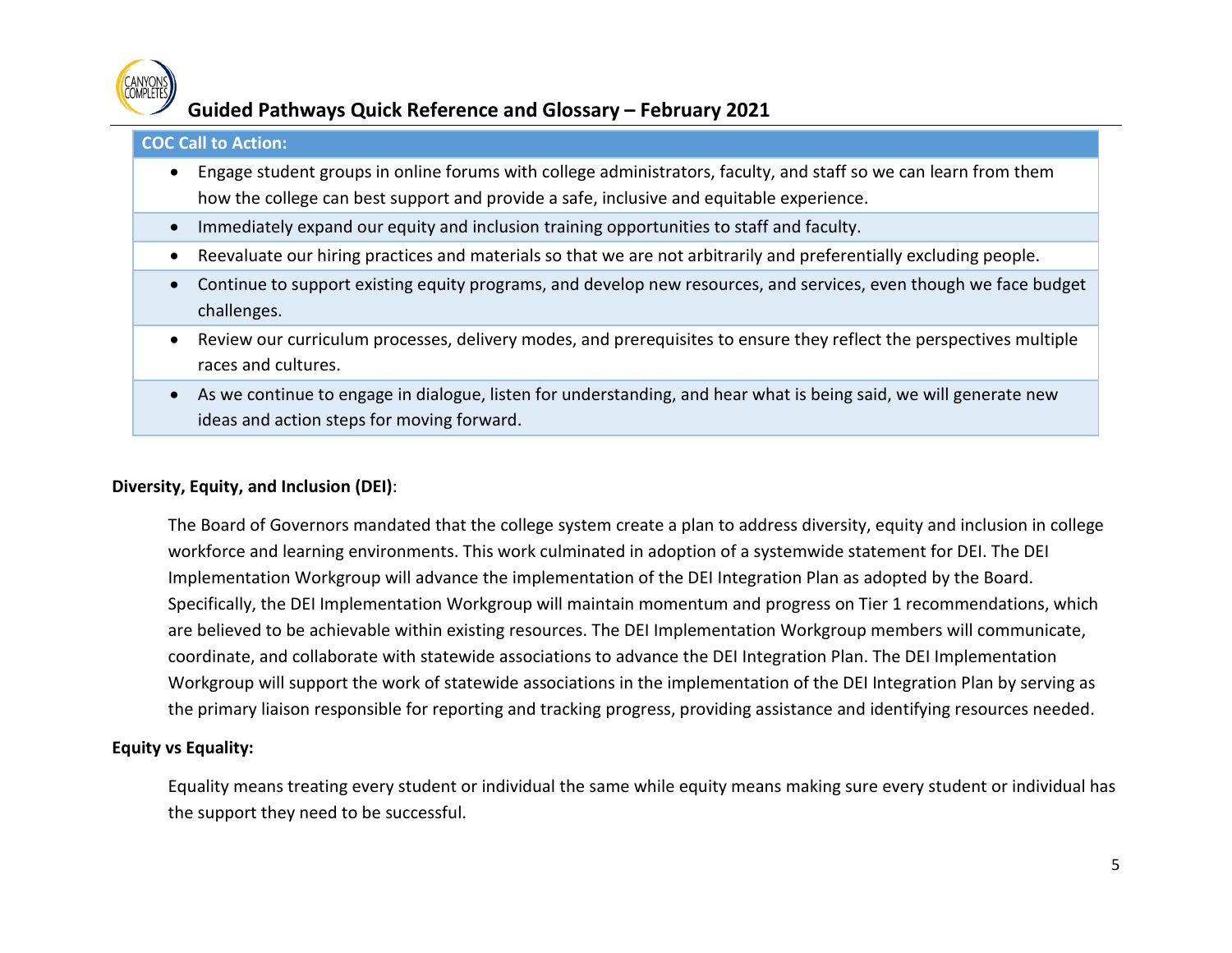## **Equity-Minded Definition at College of the Canyons**:

*Acknowledge*, and *empathize* with disparate life-experiences contributing to inequalities/gaps in educational outcomes. *Attribute* those inequalities/gaps *to* unfair structural/political/environmental/ social/cultural/historical *practices and policies*  that have created barriers (deliberately or unintentionally) for individuals to improve their life opportunities through educational achievement. *Respond* to these barriers with deliberate efforts to eliminate them, and co-create more fair and just higher education institutional policies and practices that account for disparate life-experiences and foster healthy inclusion *through inquiry, shared dialogue and reflection*.

### **Equity-Minded Practitioners**:

A cross-functional Institutional Effectiveness and Inclusive Excellence (IE)<sup>2</sup> workgroup charged to strategize efforts to address disproportionate impact and review institution-wide policies/practices in light of reducing equity gaps.

#### **Integrated Plan**:

CCCCO consolidation in 2017 of the Basic Skills, 3SP (Student Success & Support), & Student Equity through crosswalked plan elements. This effort was intended to better align and integrate these programs in recognition of mandate fatigue and confusing overlap of deadlines, budgets, plans, and reports. This alignment was anticipated by the work of the Institutional Effectiveness & Inclusive Excellence (IE)<sup>2</sup> Committee at COC, which preceded this change, and (IE)<sup>2</sup> continued the integrated planning for these programs as part of its attention to scaling student impact across silos.

# **Student Equity & Achievement** (SEA):

The SEA Program requires colleges to implement the Guided Pathways framework offering a clear path to a stated goal, to provide all students with an education plan based on that goal, and to toss aside outdated and inaccurate placement policies that are keeping far too many from completing their goals in a timely manner. Colleges must also maintain a student equity plan. Equity plans are focused on boosting achievement as measured by specific "success indicators" (access; course completion; ESL and basic skills completion; degrees and certificates awarded; and transfer rates) and require each college to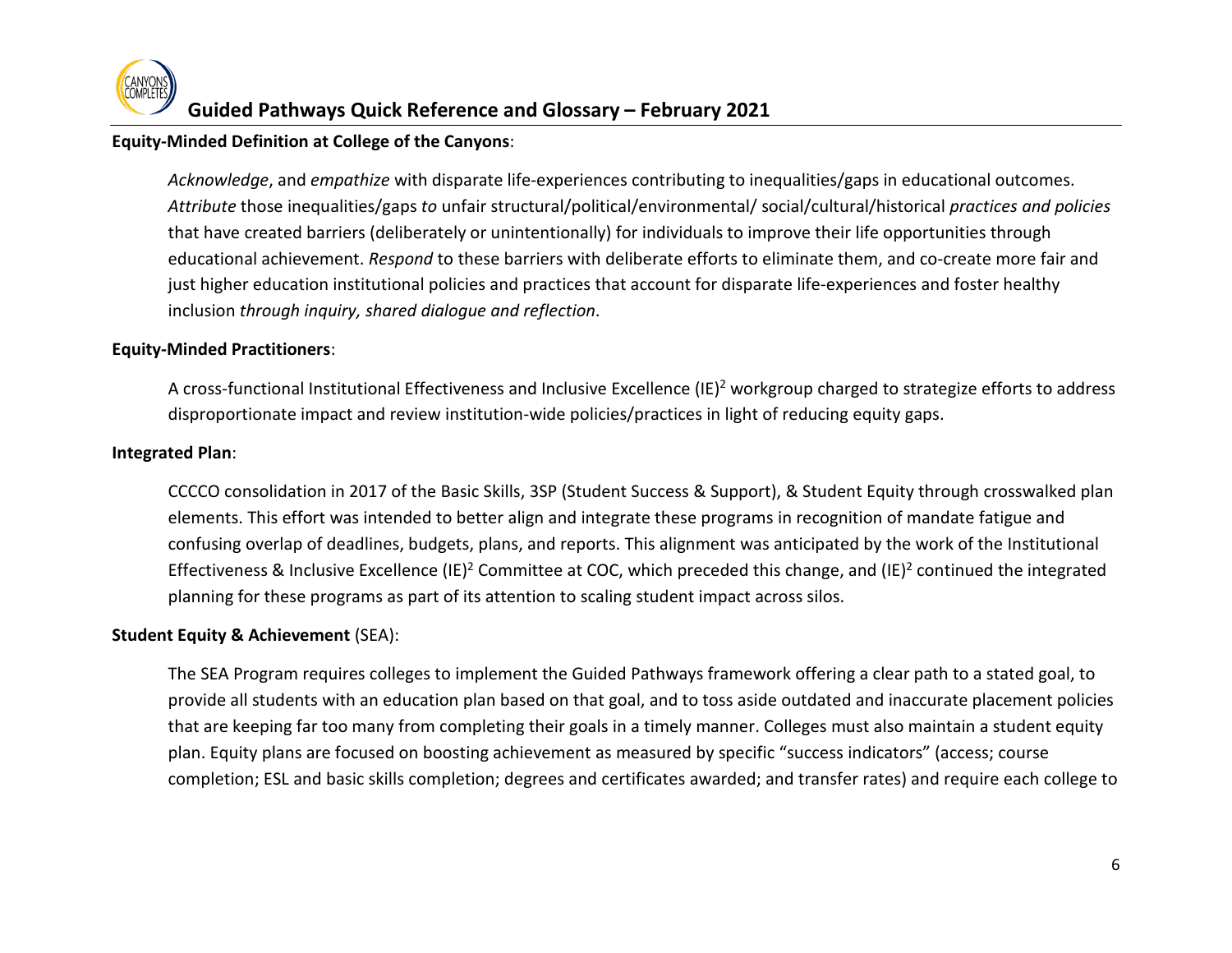

# **Guided Pathways Quick Reference and Glossary – February 2021**

 develop detailed goals and measures addressing disparities that are discovered. It's all about giving every student an equitable chance. (from [Student Equity | California Community Colleges Chancellor's Office \(cccco.edu\)\)](https://www.cccco.edu/About-Us/Chancellors-Office/Divisions/Educational-Services-and-Support/Student-Service/What-we-do/Student-Equity)

# **Local Goal Setting (LGS):**

As part of the Vision 2022, each college develops a distinct set of five-year goals to propel student achievement forward. The nine metrics for SEA and LGS are as follows:

| <b>Disproportionate Impact Metrics</b>                                                           | Plan                         |
|--------------------------------------------------------------------------------------------------|------------------------------|
| Access: Percentage of students who enroll after applying                                         | <b>SEA</b>                   |
| Number of students completing transfer-level math and English in Year 1<br>(first-time at COC)   | SEA; LGS; Vision for Success |
| Percentage of exiting CTE students employed in field of study                                    | LGS; Vision for Success      |
| Percentage of students retained from fall to spring                                              | SEA; LGS; Vision for Success |
| Number of unduplicated students earning degrees, including Assoc. Degrees for<br><b>Transfer</b> | LGS; Vision for Success      |
| Number of unduplicated students earning Certificates (12+ units)                                 | LGS; Vision for Success      |
| Number of unduplicated students earning Assoc. Degrees for Transfers                             | LGS; Vision for Success      |
| Number of unduplicated students earning degrees or CCCCO Certificates (12+ units)                | SEA; LGS; Vision for Success |
| Number of unduplicated* students Transferred to UC/CSU/Private/Out of state                      | <b>SEA</b>                   |

# **Disproportionate Impact:**

When the percentage of persons from a particular racial, ethnic, gender, age, disability group (etc.,) experience outcomes or are directed to particular services or placements at rates that are significantly different from the representation of that group in the general population being assessed.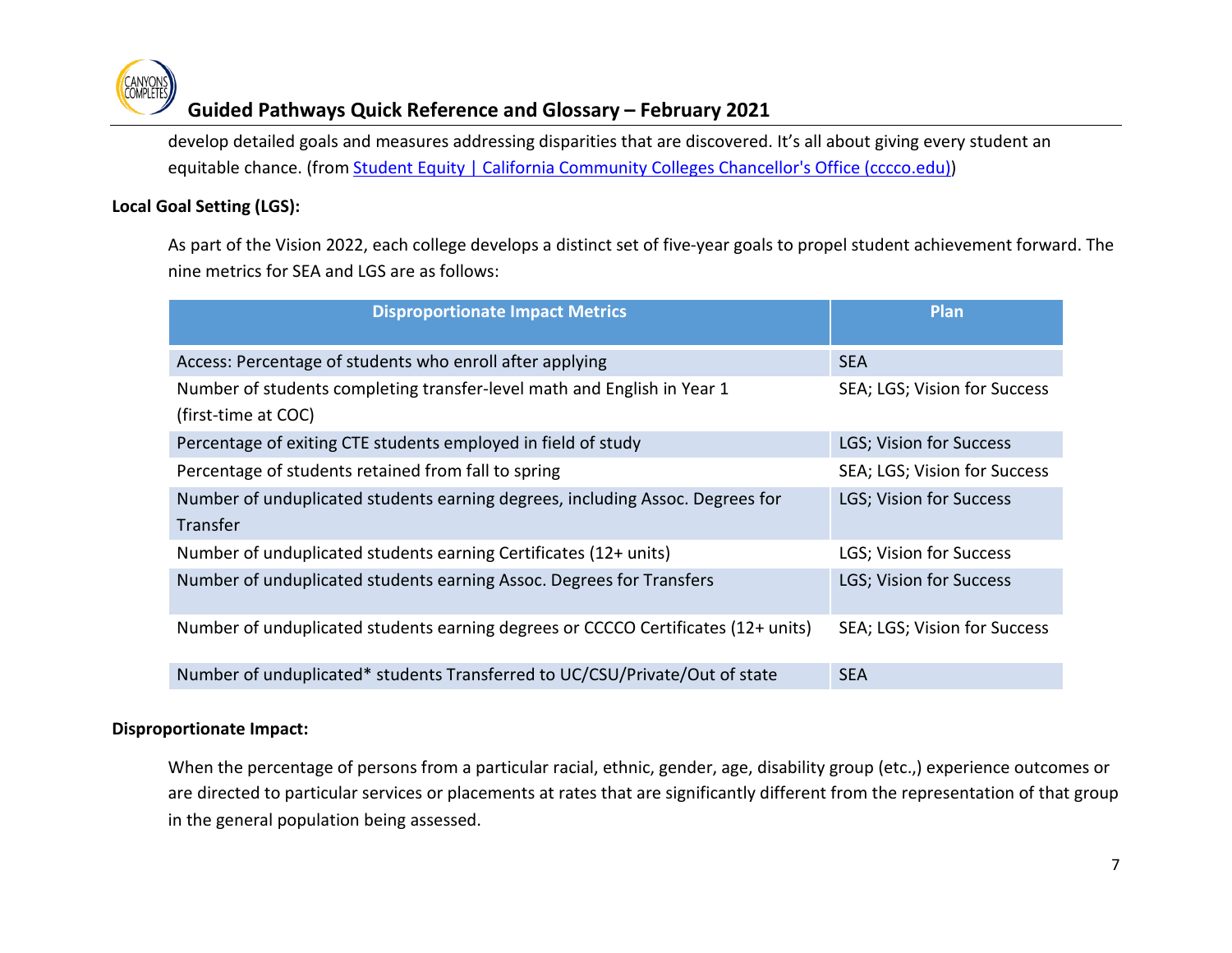# **Data Disaggregation:**

 The process of examining outcomes separately by groups. Disaggregation breaks down information into smaller communities plan appropriate programs, decide which evidence-based interventions to select, use resources where they are subpopulations, such as racial/ethnic categories. Disaggregating student data into subpopulations can help schools and needed most, and see important trends in achievement. (Figure follows)



# **Data Highlights:**

 planning and assists departments in using data to inform decision-making processes, including periodic summary documents materials are available at [www.canyons.edu/data.](http://www.canyons.edu/data) The Institutional Research, Planning, and Institutional Effectiveness (IRPIE) Office at COC provides access to quality data for such as the following pathways-oriented "data highlights.[" Data Highlights 2020](https://www.canyons.edu/_resources/documents/administration/irpie/datahighlights2020_final.pdf) [https://tinyurl.com/3rbzjzql.](https://tinyurl.com/3rbzjzql) Additional IRPIE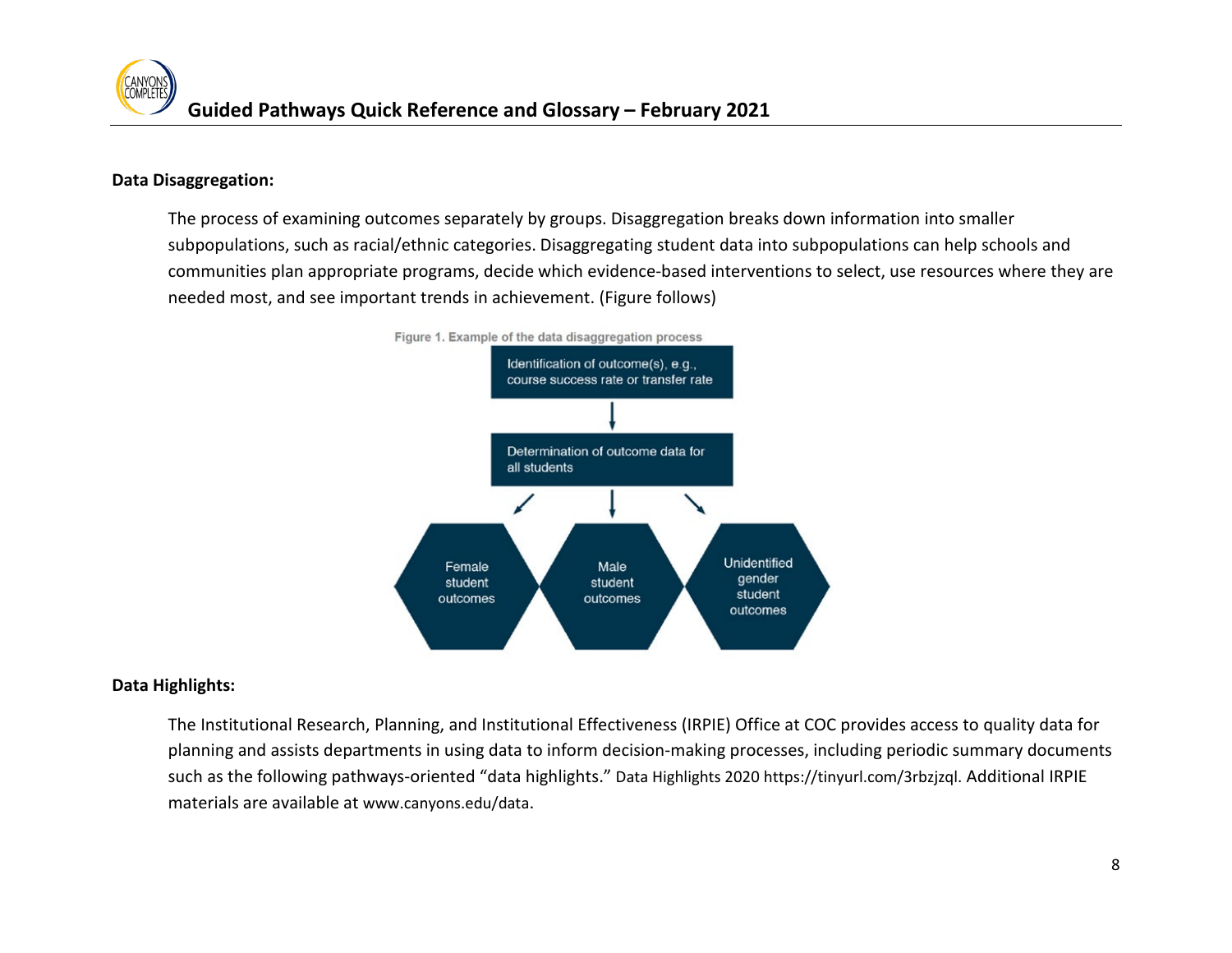# **Scale of Assessment Adoption (SOAA):**

The Scale of Adoption Assessment (SOAA) is the second version of the statewide Guided Pathways assessment planning tool used by the California Community Colleges and was adopted by the system in Spring 2019. The SOAA is an assessment tool designed by the Community College Research Center (CCRC) from Columbia University Teachers College as a tool designed to help stakeholders at the college assess and address how far along they are in adopting essential guided pathways practices at scale.

The primary purpose of the SOAA is for colleges to be able to reflect on their guided pathways journey and progress to date, and use it as a tool for meaningful strategic planning as they move forward to meeting their Vision for Success goals for student success and equity. In fall 2019 the SOAA was updated to include "Equity Considerations" in each practice area so pathways teams can discuss and articulate connections between the college's pathways reforms and equity goals.

| <b>Scale of Adoption</b> | <b>Definition</b>                                                                      |
|--------------------------|----------------------------------------------------------------------------------------|
|                          |                                                                                        |
| Not occurring            | College is currently not following, or planning to follow, this practice               |
| Not systematic           | Practice is incomplete, inconsistent, informal, and/or optional                        |
| Planning to scale        | College has made plans to implement the practice at scale and has started to put these |
|                          | plans into place                                                                       |
| Scaling in progress      | Implementation of the practice is in progress for all students                         |
| At scale                 | Practice is implemented at scale - that is, for all students in all programs of study  |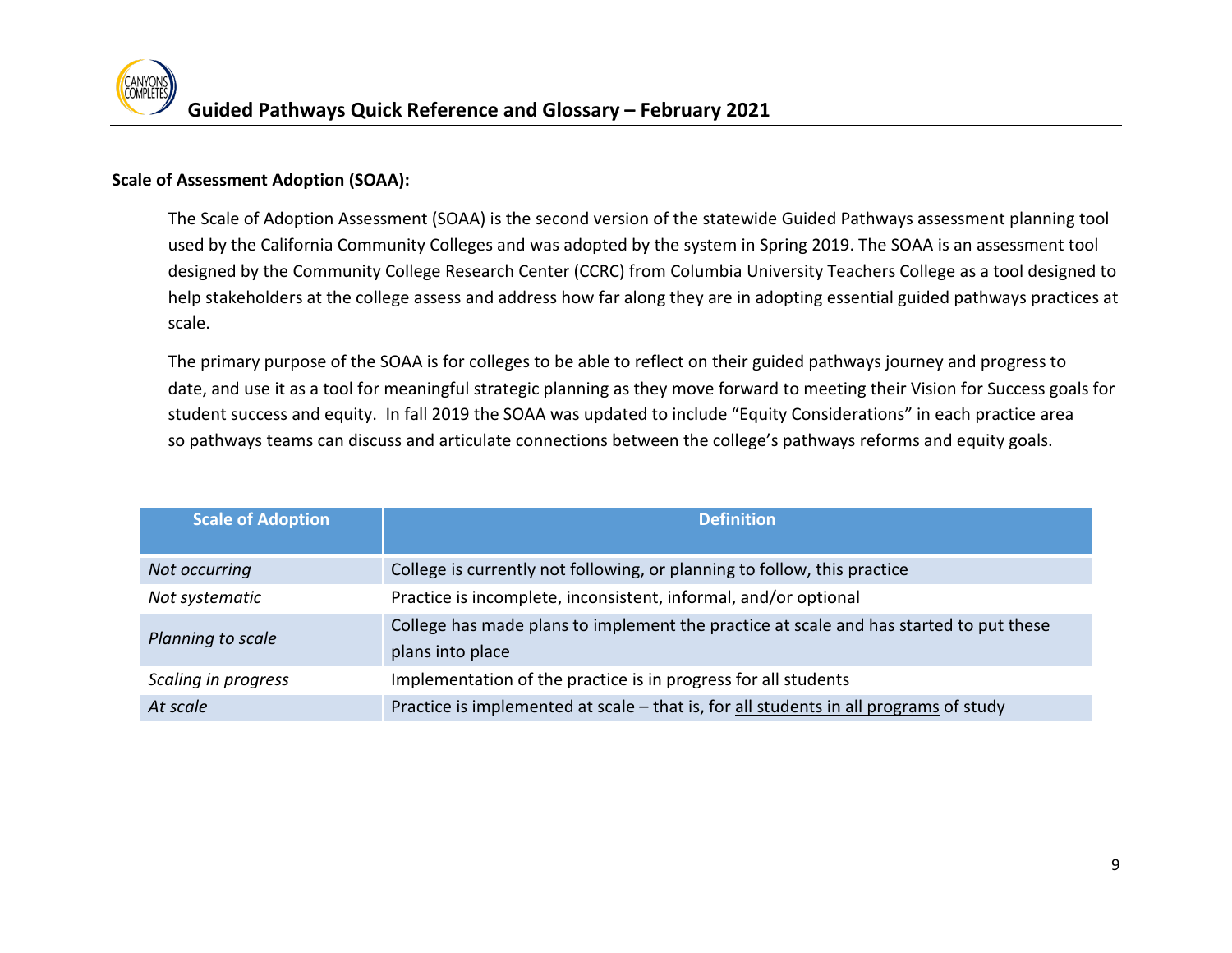# **Other References:**

- [Institutional Research, Planning and Institutional Effectiveness \(IRPIE\)](https://www.canyons.edu/administration/irpie/) [www.canyons.edu/data](http://www.canyons.edu/data)
- [Canyons Completes](https://www.canyons.edu/administration/ie2/canyonscompletes/index.php)
- [Data Highlights 2020](https://www.canyons.edu/_resources/documents/administration/irpie/datahighlights2020_final.pdf)
- [Pathways Placemat](https://www.canyons.edu/_resources/documents/studentservices/canyonscompletes/PathwaysPlacemat5final.pdf)
- [GPSC Updates January 2021](https://www.canyons.edu/_resources/documents/studentservices/canyonscompletes/gpsteeringminutes/jan21updates.pdf)
- Cal-PASS Plus [GuidedPathways](https://www.calpassplus.org/LaunchBoard/GuidedPathways.aspx)
- Cal-PASS Plus [Student-Success-Metrics](https://www.calpassplus.org/LaunchBoard/Student-Success-Metrics)
- [Vision for Success | California Community Colleges Chancellor's Office](https://www.cccco.edu/About-Us/Vision-for-Success)
- [Guided Pathways | California Community Colleges Chancellor's Office](https://www.cccco.edu/College-Professionals/Guided-Pathways)
- [Diversity, Equity and Inclusion | California Community Colleges Chancellor's Office](https://www.cccco.edu/About-Us/Vision-for-Success/diversity-equity-inclusion)
- [ASCCC Guided Pathway Glossary](https://asccc.org/sites/default/files/ASCCC%20GP%20Glossary%20of%20Terms%20-%20clean%20%282%29.pdf)